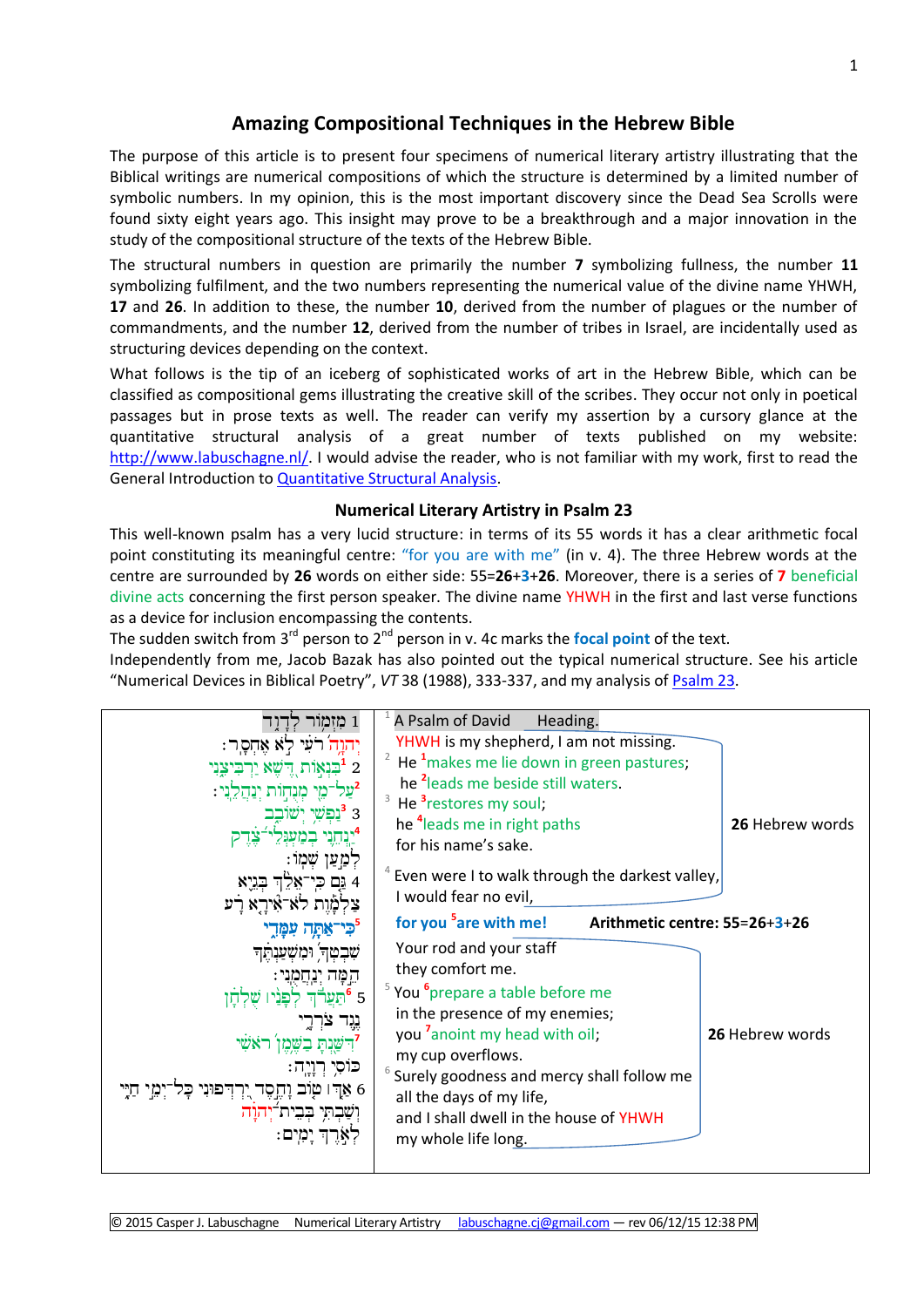### **Numerical Literary Artistry in Psalm 92**

The Psalm for the Sabbath has a perfectly balanced structure with the conspicuously short verse in pride of place at the arithmetic centre on four different levels: "You, YHWH are on high for ever!" The focal point is flanked by **52** (2x**26**) words on either side: **52**+**4**+**52**=108 words, **7**+**1**+**7**=15 verselines, 15+1+15=31 cola, 3+1+3=**7** strophes, and 3+**1**+3=**7** instances of the name YHWH.



The brackets at the left mark the **7** strophes. For full particulars, see my analysis o[f Psalm 92.](http://www.labuschagne.nl/ps092.pdf) Compare also Israel Knohl's observations in his article "Sacred Architecture: The Numerical Dimensions of Biblical Poems", *VT* 62 (2012), 189-197, especially 194f.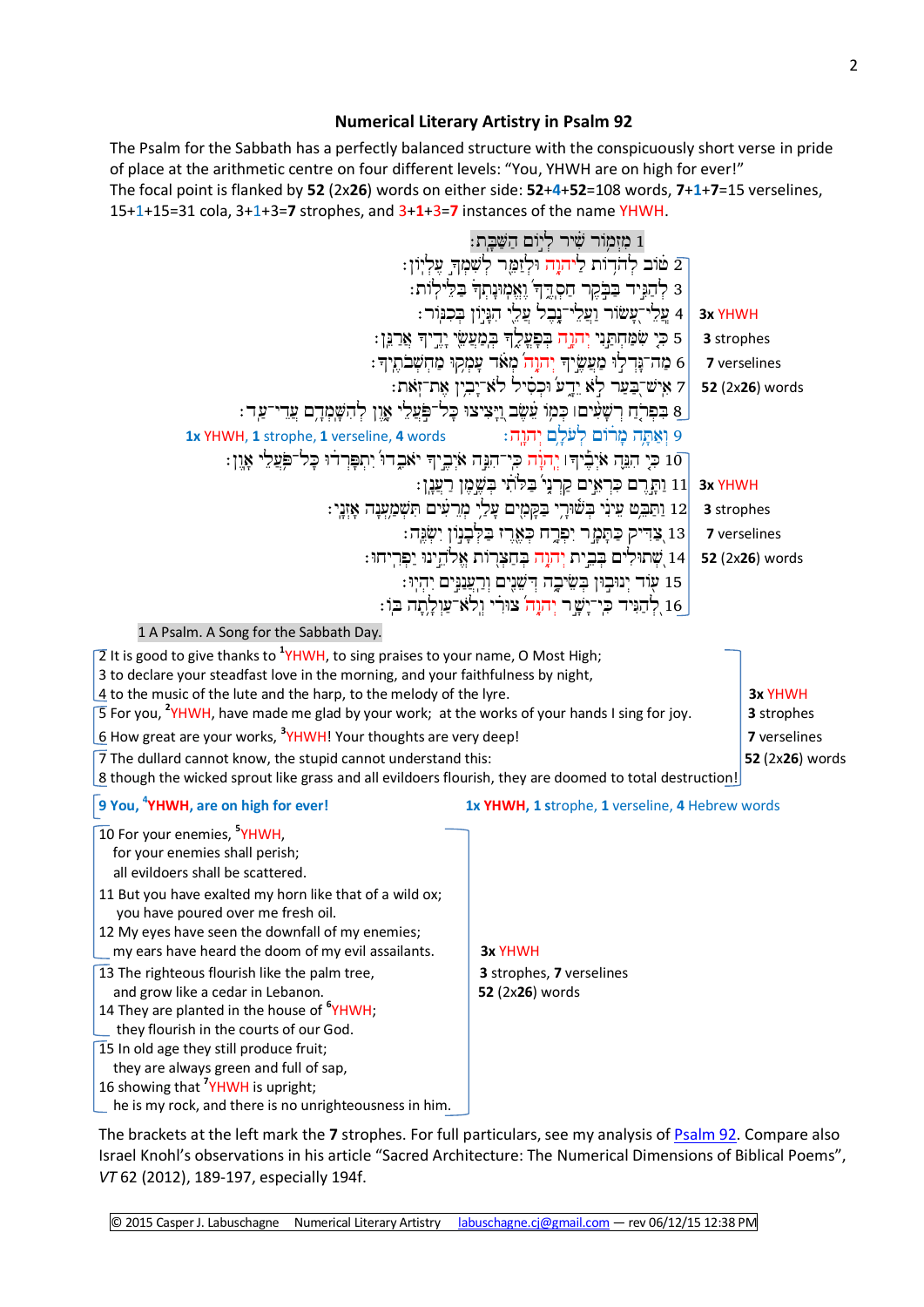### **Numerical Literary Artistry in Deuteronomy 8,7-10**

This passage stands out as a numerical composition in which the description of the Promised Land is skilfully positioned *within* the command to enjoy its resources and bless YHWH for it. Moreover, the resources and fruits of the land are arranged in series of seven, the number of fullness.



## **7a. Since YHWH your God is bringing you into a <sup>1</sup> good LAND** -

7b. a <sup>P</sup>LAND with <sup>1</sup>streams, <sup>2</sup>springs, and <sup>3</sup>underground waters gushing out in valleys and hills,

- 8. a **<sup>3</sup> LAND** with **<sup>1</sup>**wheat**,** and **<sup>2</sup>** barley, **<sup>3</sup>** vines, **<sup>4</sup>** fig trees, and **<sup>5</sup>** pomegranates,
- a **<sup>4</sup> LAND** with **<sup>6</sup>** oil-rich olive trees**,** and **<sup>7</sup>** honey;
- 9. a **<sup>5</sup> LAND** *<sup>4</sup>* in which *you will eat food without scarcity, <sup>5</sup>* in which *you will lack nothing;*
- a **<sup>6</sup> LAND** *<sup>6</sup>whose stones are iron, <sup>7</sup>* from *whose hills you shall mine copper*—

**10. you must eat and be sated and bless YHWH your God for the <sup>7</sup> good LAND he has given to you.**

The laudatory description of the good land in 8,7-10 is a coherent literary entity in its own right. It is delimited by the two inclusions 'good land' in the first and last sentences respectively. The inclusion happens to have altogether **7**+**10** = **17** words. This means that the description of the land is surrounded by **17** words symbolizing YHWH's presence in the land. The symbolism is reinforced by the fact that the other divine name number, **26**, is to be found in the words before *atnach*: the **55** words divide into **26**a and 29b.

There are no less than three series of **7**, the number of fullness: the land **7x**, its qualities **7x**, and its fruits **7x**. Sevenfold series were very popular in Biblical times. For another significant example of three series of seven, see [Psalm 19,](http://www.labuschagne.nl/ps019.pdf) and for more, my book *Numerical Secrets of the Bible,* pp. 22-56, which is out of print but downloadable from[: http://www.labuschagne.nl/z%26oz/book.htm.](http://www.labuschagne.nl/z%26oz/book.htm)

It is important to note that Deut. 8,7a opens with a subordinate clause: *"Since…"*, of which the main clause: *"you must eat..."* follows in v. 10, with the description of the land in between in v. 7b-9. The conjunction **D** does not relate to what precedes (v. 6), but to what follows (v. 10). Therefore, it is not *the reason why,* but *the fact that*, YHWH is bringing his people in a *good land* that they must eat their fill and bless him! This is, in my opinion, the only correct rendering of the passage. Most translators have: *"For the YHWH your God is bringing you…"* and inevitably miss the main clause at the end by translating *"And you shall eat…".*

In other words, the description of the land is *embedded* in the command to eat, be sated and bless YHWH: *"Since YHWH your God is bringing you into a good land……you must eat and be sated and bless YHWH…"*

In much the same way, the marathon speech by Moses in Deuteronomy (1,6-33,29) is embedded in the Prologue (1,1-5) and Epilogue (34,1-12) encompassing it. This has been done very skilfully, because the speech is surrounded by **17** verses (5 in the Prologue and 12 in the Epilogue) with altogether **255** (15x**17**) words (79 and 176 respectively). In this way, the words of Moses are in two ways embraced by the divine name number **17** symbolically representing God's presence and, perhaps more importantly, his authorisation of Moses' words.

It is interesting to note that the **7** paragraphs dealing with the curses in Deut. 28,20-45 are made up of altogether **26** verses with **340** (20x**17**) words! See pages 3-5 in my analysis of [Deuteronomy 27-28.](http://www.labuschagne.nl/deut/5deut27-28.pdf)